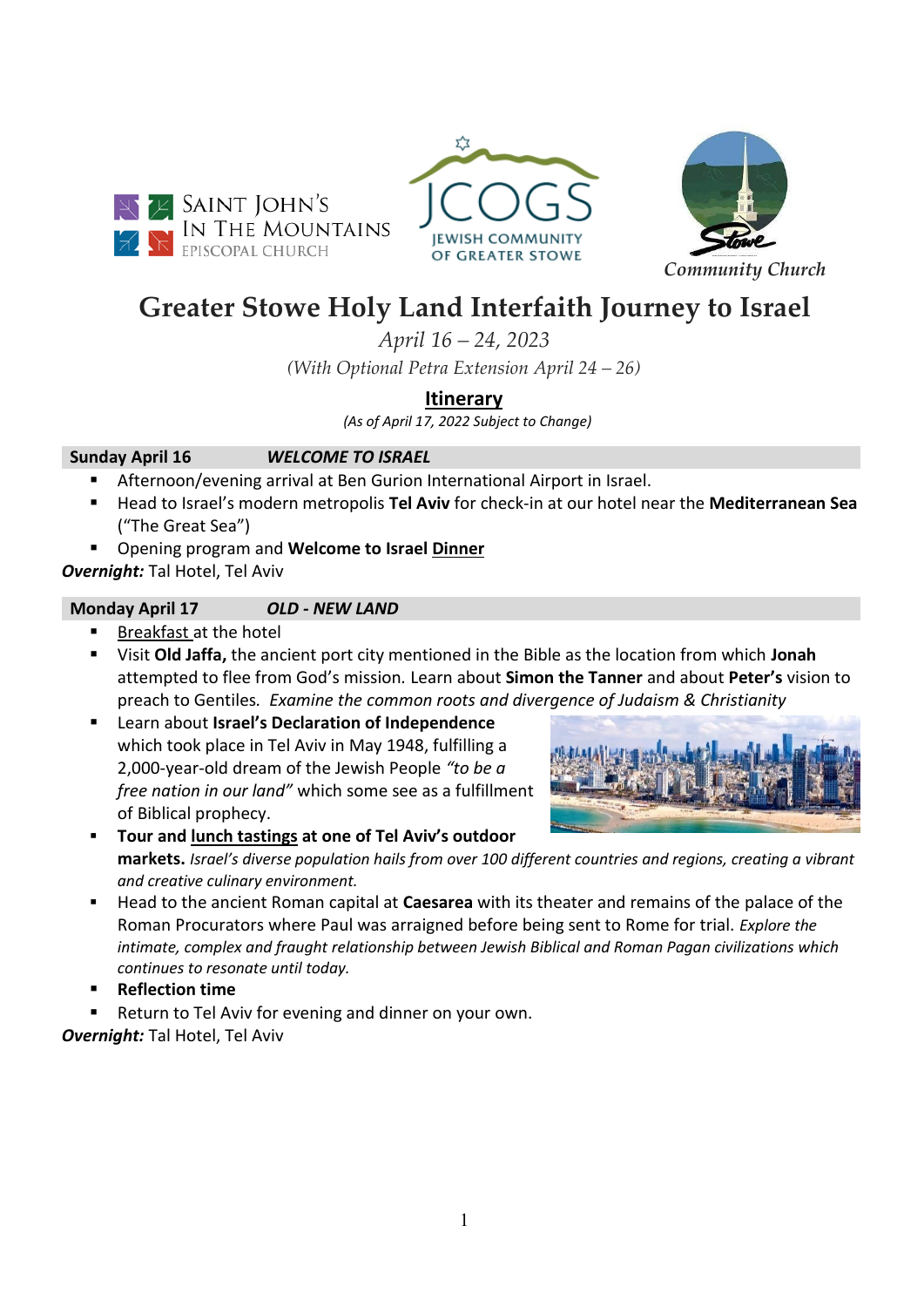### **Tuesday April 18***- Yom Hashoah - Holocaust Memorial Day ISRAEL: LAND OF MANY CULTURES*

- Breakfast at the hotel
- Pack bus and depart hotel
- From the top of Mt. Carmel, view the Haifa Bay and **Bahai Gardens**. *Haifa is the world center of the Bahai faith. Founded in 19th century Persia it is one of the world's fastest growing religious communities.*
- At 10:00 AM join the people of Israel as the sirens wail as the **country comes to a halt**- for two minutes of solemn silence remembering the Holocaust – the mass murder of 6 million Jews by the Germans and their allies.
- Visit an **Ahmadiyyan Muslim Mosque** and meet an Imam. *Learn about the Ahmadiyyan vision of Islam that extends its hand in friendship to the world.*
- Lunch and encounter with the **Israeli Arab Druze community**
- Head to **Nazareth** were the **Annunciation** *(the appearance of the Angel Gabriel to Mary)* is remembered in Christian tradition. Meet **Melkite Greek Catholic** (former) **Archbishop Elias Chacour** and learn about his work for peaceful coexistence in Israel.
- Meet Israeli Arab Christians in Nazareth and learn about the complex identity issues which they face as Arabs living as a minority amongst the Jewish majority in Israel and as Christians amongst the Muslim majority in Nazareth.
- Check-in and dinner at our Kibbutz Hotel on the shores of the **Kinneret** *(Sea of Galilee)*
- In the evening, meet a **Kibbutz member** to learn about Kibbutz life and how it is changing *Overnight:* Nof Ginosar Hotel, Kibbutz Ginosar

# **Wednesday April 19** *GALILEE OF FAITH*

- **Example 1** Breakfast at the hotel
- Explore the **Ministry of Jesus** around the Sea of Galilee and learn about Jewish life during the late Second Temple period which is the backdrop and context of the Gospel accounts and the society from which modern Judaism *(Rabbinic Judaism)* emerged.
- See the 2,000-year-old **Sea of Galilee fishing boat** found by members of Kibbutz Ginosar
- At **Mt of Beatitudes,** remember Jesus's **Sermon on the Mount** and examine it in the context of Jewish teachings.
- Visit **Capernaum** the home base of Jesus' ministry including the site of the synagogue where Jesus taught and the home church at what might have been Peter's mother-in-law's house. *Consider how a Jewish village became a Christian pilgrimage site.*
- Lunch on your own
- Continue to **Tzfat,** city of the Jewish mystics. Walking tour through the historic medieval streets and synagogues of Tzfat. *Learn how the mystical and spiritual traditions that emerged here 500 years ago continue to impact Jewish life today. Consider the place of mysticism and spirituality in our lives.*
- Meet a Kabalistic artist in his studio and learn about Kabalah (Jewish Mysticism) through art.
- Return to the hotel for dinner
- **Reflection time**

*Overnight:* Nof Ginosar Hotel, Kibbutz Ginosar

## **Thursday April 20** *WHAT PRICE FREEDOM?*

- Breakfast at the hotel
- Pack bus and depart hotel
- Head south through the Jordan River Valley. Stop at the Quasr **El Yahud Baptismal** site at the **Jordan River**, associated with the entry of Joshua & the tribes of Israel into Canaan, Elijah ascent in the fiery chariot and the baptism of Jesus by John. *Those who wish to may be baptized*



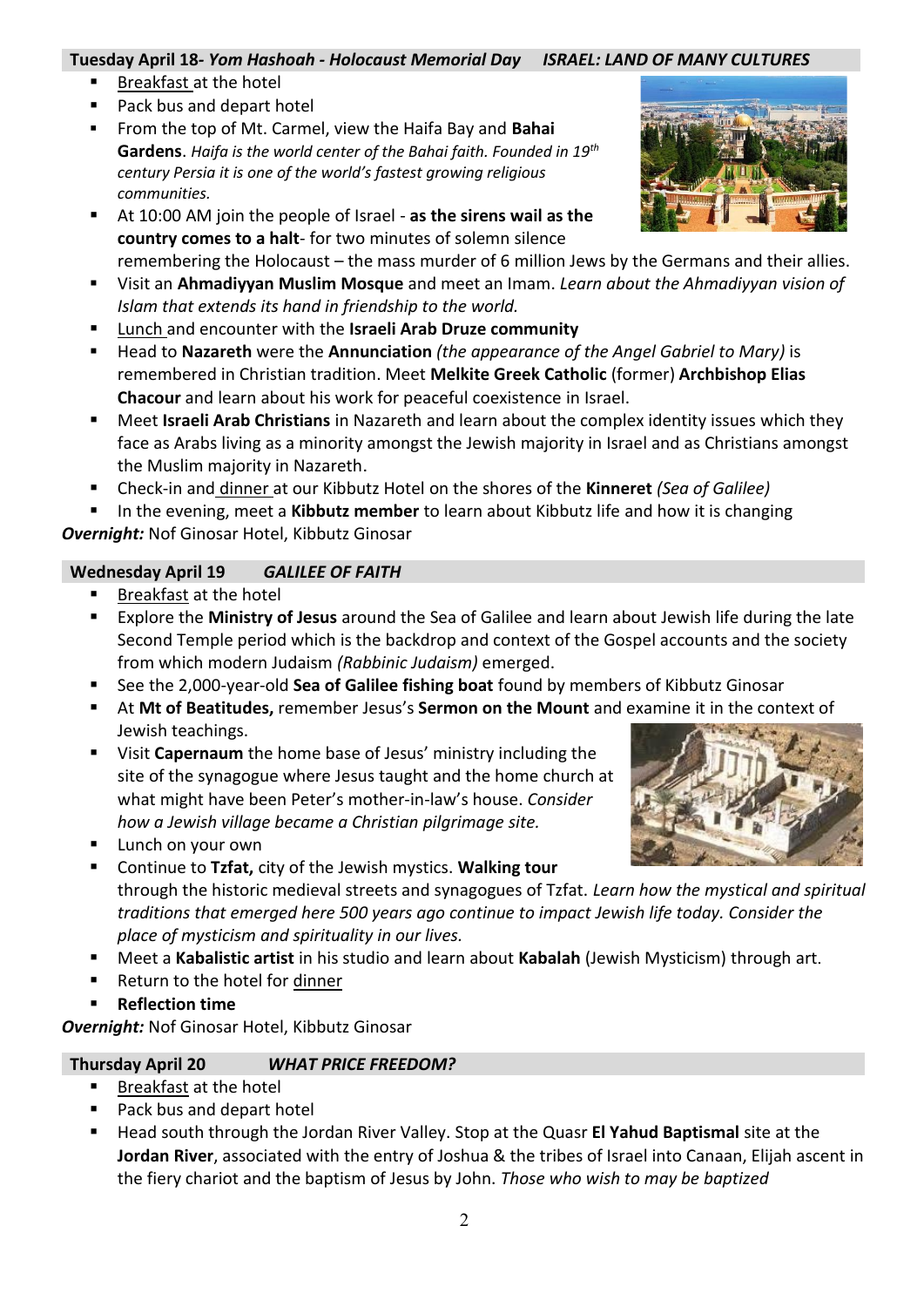- **Reflection time**
- Cable car up to the fortress of **Masada** where the last Jewish freedom fighters faced the mighty Roman Empire 2,000 years ago. *Tour atop the mountain as we address the troubling issues presented by the Masada story.*
- Lunch and **float in the Dead Sea,** the "lowest place on earth"
- Ascend to Jerusalem, stopping on the way for a **home hospitality visit** with **Ethiopian Jews** in **Maaleh Adumim** and hear the dramatic story of their trek home from Africa to Israel. *Consider how the Biblical vision of the ingathering of the exiles impacts how Israel sees its identity and mission.*
- Celebrate our arrival in Jerusalem with the magnificent views from **Mt. Scopus**
- Check-in and dinner at our hotel
- Session with **Yochi Rappeport**, Executive Director of **Women of The Wall**: *The Struggle* for *Religious Pluralism in Israel's Jewish Community*

*Overnight:* Grand Court Hotel, Jerusalem

## **Friday April 21** *FROM OUT OF THE CRUCIBLE*

- Breakfast at the hotel
- **E** Stand in solemn memory at the Yad Vashem Holocaust Memorial Center including the Museum, Avenue of the Righteous of the Nations and the Children's Memorial.
- Celebrate the vitality of life in Jerusalem with lunch on your own at the bustling Mahaneh **Yehudah Shuk** outdoor market
- Head to **Bethlehem** and visit the **Church of the Nativity** which remembers the birth of Jesus
- **Meet local Arab residents in Bethlehem** and learn about how the complex political situation impact daily life. *(Please note that Bethlehem is under the jurisdiction of the Palestinian Authority and not the State of Israel).*
- Return to the Jerusalem to prepare for Shabbat. Shabbat candle lighting 6:21 PM
- **Sabbath eve services** and **Bat Mitzvah** at the **Egalitarian Azarat Yisrael Prayer Area** at the foot of the Temple Mount.
- Continue to the Kotel (Western Wall) to join thousands in welcoming the Sabbath with prayer, **song and dance**
- Shabbat dinner at the hotel

*Overnight:* Grand Court Hotel, Jerusalem

## **Saturday April 22** *SHABBAT SHALOM IN JERUSALEM*

- **Breakfast at the hotel**
- **Morning options:**
	- Shabbat morning services at Reform affiliated **Kehilat Kol Haneshama**
- **OR**
- **-** Visit **St. George's Cathedral**, the seat of the Episcopal Bishop of Jerusalem and the **Garden Tomb** which calls to mind Golgotha *(the "place of the skull")* as described in the Gospels, remember the Crucifixion and Resurrection of Jesus.
- **Home hospitality Shabbat Lunch arranged by Rabbi Fainsilber**
- In the afternoon, we'll explore the Old City on foot, including the restored Jewish Quarter, the rooftops and the Kotel/Temple Mount overlook.
- **Reflection time**
- Return to the hotel for dinner
- **Havdallah** (7:51 PM) marking the end of Shabbat
- Evening on your own in Jerusalem

*Overnight:* Grand Court Hotel, Jerusalem



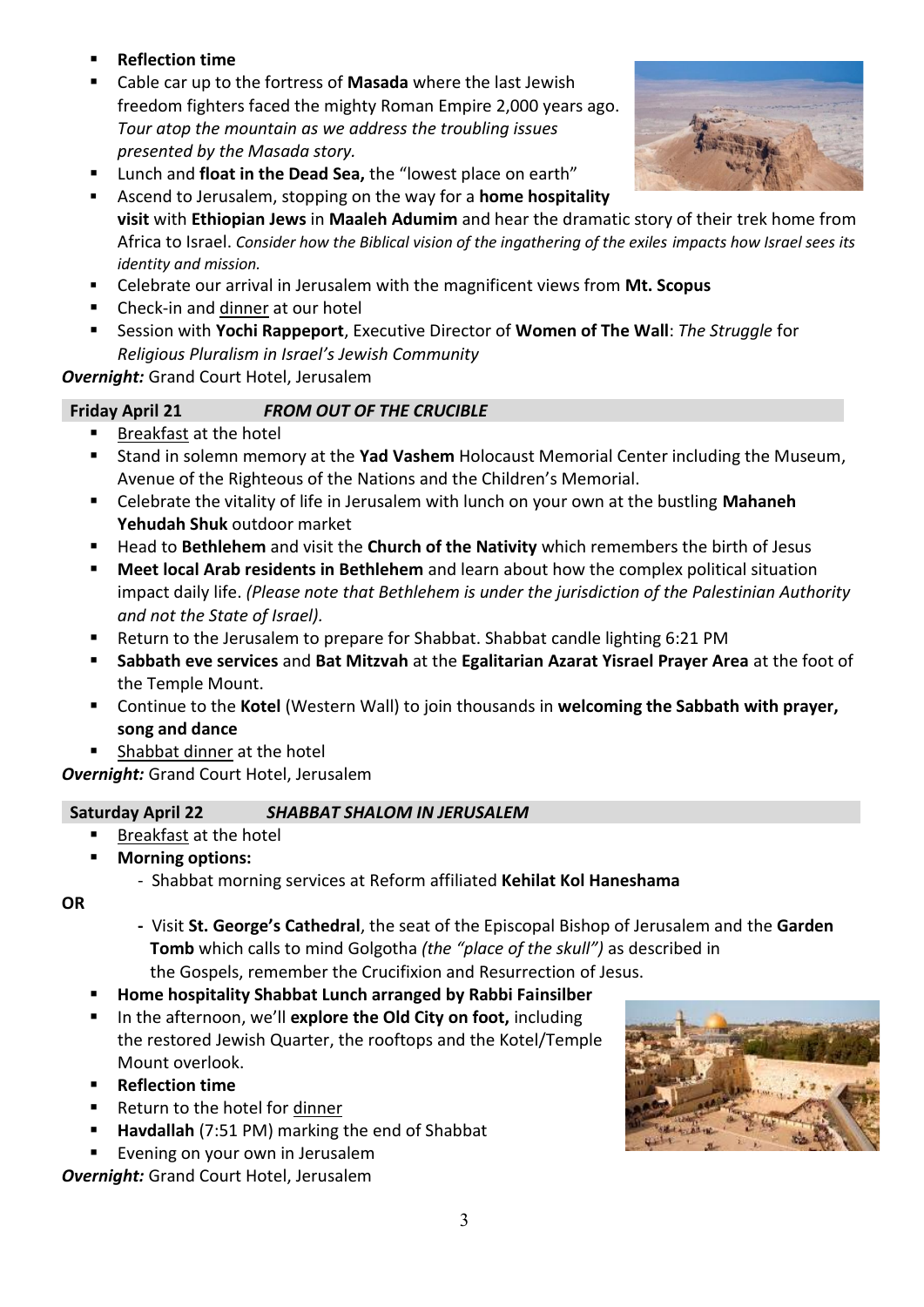# **Sunday April 23** *SHARING THE LAND*

- Breakfast at the hotel
- Session with Khaled Abu Toameh, former Arab Affairs Correspondent for the Jerusalem Post. *Can Israel and the Palestinian Authority Make Peace?*
- Meet with **Roots/Judur/Shorashim**: The Palestinian-Israeli Initiative for Understanding, Nonviolence, and Reconciliation which brings together Jews & Arabs who live the Efrat/Gush Etzion area for dialogue and interaction.
- Wine tasting and lunch at the award winning Gush Etzion Winery
- Visit the Kibbutz Kfar Etzion Heritage Center which tells the story of the Jewish communities that were destroyed in here in 1948 and reestablished following the 1967 Six Days War.
- Meet **Efrat Mayor Oded Ravivi** : *Are Settlements an Obstacle to Peace?*
- Return to Jerusalem for **home hospitality dinner** with **Orthodox Jewish families**. *Learn more about this, the fastest growing segment of the Jewish population in Israel and around the world.*

*Overnight:* Grand Court Hotel, Jerusalem

# **Monday April 24** *SHARING HOLY SPACE*

- Breakfast at the hotel
- Pack bus and depart hotel
- Head to the Mt of Olives for worship and magnificent views of the Temple Mount.
- Walk down the slopes to the **Garden of Gethsemane** and the **Church of All Nations** where the prayer, betrayal and arrest of Jesus is remembered.
- Continue to the Old City to walk part of the Via Dolorosa through the **Muslim and Christian Quarters** to the **Church of the Holy Sepulcher which is the traditional site of the crucfixion, burial and resurrection of Jesus.** *Learn about the Christian connection to and presence in Jerusalem over the centuries*
- Lunch and shopping time on your own in the Old City
- At the **Southern Temple Mount** Archeological Park, step back 2,000 years to the days of the **Second Temple** and the **Ministry of Jesus**. *Examine the centrality of the Temple experience in Jewish society and tradition.*
- Private prayer and contemplation time at the **Kotel** *(Western Wall)*
- Visit **Mt Zion**, traditional site of the Tomb of King David, the Last Supper and the Pentecost Experience and **where Jewish, Christian and Muslim traditions overlap and intersect.** *Consider how parallel claims by different groups can create commonality and competition.*
- **Summary Session** and farewell dinner before heading **to Ben Gurion International Airport** for flights to the USA
- **At 8:00 PM join the people of Israel - as the sirens wail and the country comes to a halt for one minute of solemn silence marking the beginning of Memorial Day, remembering those who have fallen in defense of the State of Israel.**

# **Optional Petra Add-On**

# **Monday Evening April 24**

Head south after the farewell dinner

■ Late night arrival at Kibbutz Ketura *Overnight:* Kibbutz Ketura Guest House